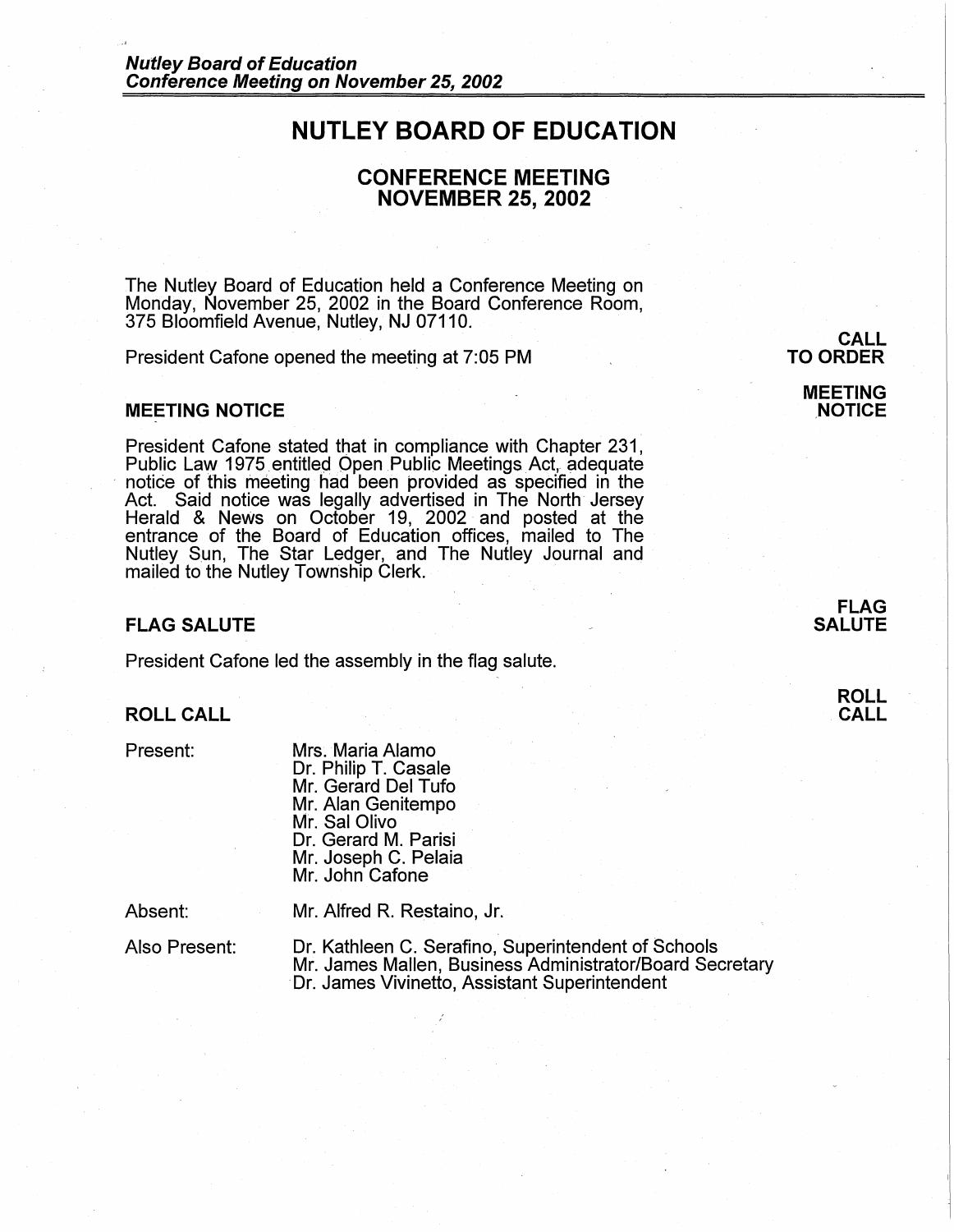President Cafone opened the meeting for discussion and asked trustees for their questions, comments and/or concerns.

#### **ITEMS DISCUSSED**

#### 1. **Parking for Buses**

Trustee Pelaia asked if the. Board would act upon the lease agreement at 113 Centre Street. President Cafone responded that the Nutley Building Inspector is presently checking the property to insure that the proposed lease agreement does not infringe upon parking requirements and/or existing variances.

#### 2. **Nutley High School Softball Team Trip**

Superintendent Serafino presented the request from the High School Softball Team Head Coach to take team members to a spring training trip to Disney's Wide World of Sports Complex. It would be from Saturday March 22, 2003 and returning on .<br>Wednesday, March 26, 2003.

After discussion the trustees agreed that the consequences for any rules violations by students should be increased and specifically stated and agreed to in writing by the students and the students' parents.

Trustee Genitempo left the meeting. -

#### 3. **Videotaping of Board Meetings**

The Ad hoc Videotaping Committee showed a videotape of the Bloomfield Board of Education meeting and spoke positively of the potential advantages to be gained by videotaping and broadcasting the regular public meetings of the Nutley Board of Education. A brief discussion ensued.

## **MOTION TO ADJOURN TO EXECUTIVE SESSION**

At 7:57 PM Trustee Del Tufo moved and Trustee Parisi seconded the following resolution:

WHEREAS, the Board of Education will be discussing matters exempt from public discussion pursuant to N.J.S.A. 10:4-12,

**NOW,** THEREFORE, BE IT RESOLVED that the Board of Education recess to closed executive session at this time in the conference room to discuss personnel, and

BE IT FURTHER RESOLVED that the results of the discussions will be made public by inclusion on the agenda of a subsequent meeting of the Board of Education or when the reasons for discussing such matters in closed session no longer exist.

#### **EXECUTIVE SESSION**

#### **ITEMS DISCUSSED**